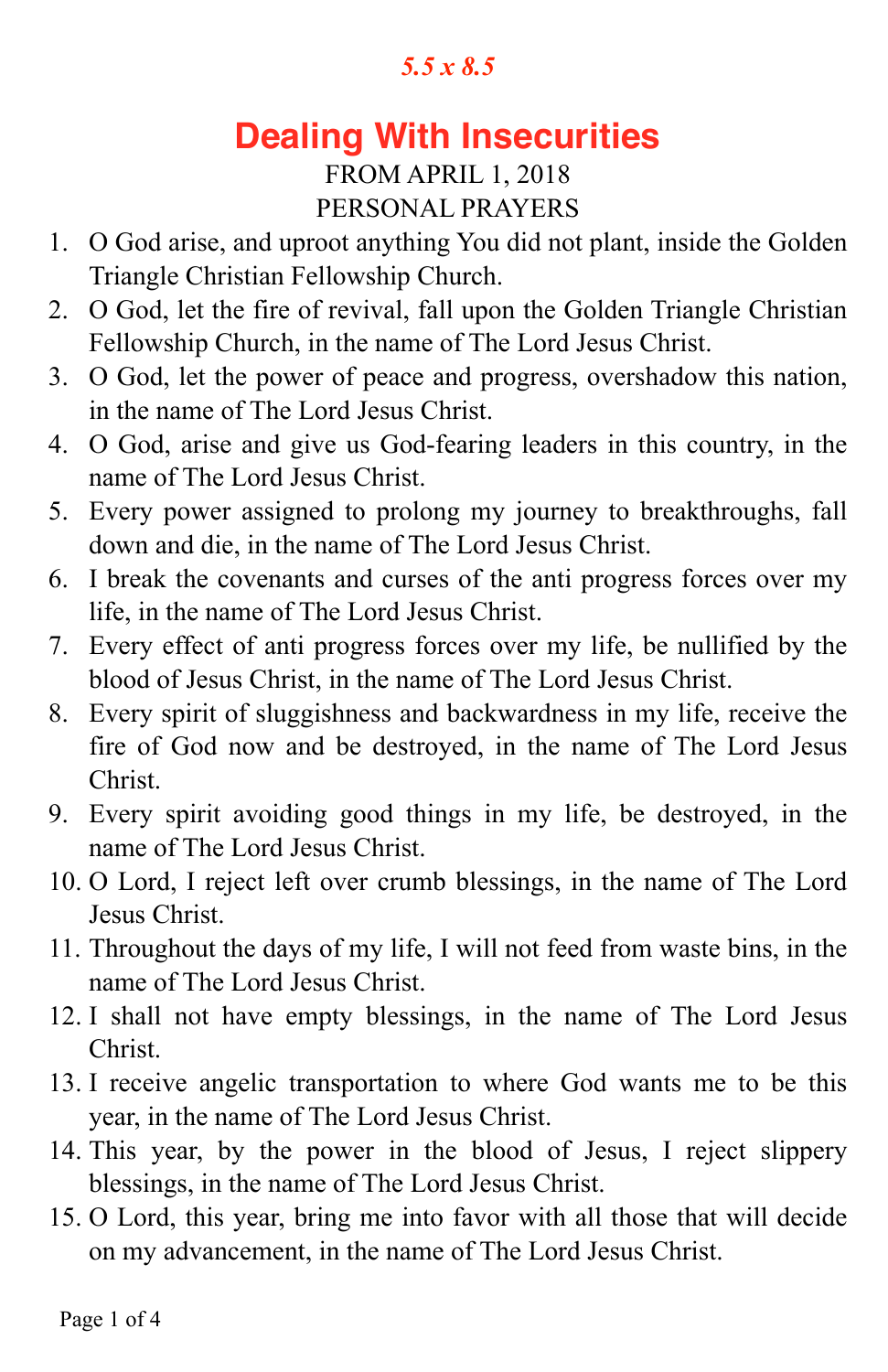- 16. O Lord, in this year, let there be a divine intervention that will move me ahead, in the name of The Lord Jesus Christ.
- 17. I reject the spirit of the tail and I claim the spirit of the head, in the name of The Lord Jesus Christ.
- 18. O Lord, transfer, remove or change any power that is bent on stopping my advancement this year, in the name of The Lord Jesus Christ.
- 19. O Lord, this year, smooth my path to the top by Your hand of fire, in the name of The Lord Jesus Christ.
- 20. I receive the anointing to excel above my peers, in the name of The Lord Jesus Christ.
- 21. Lord, catapult me into greatness as You did for Daniel in the land of Babylon, in the name of The Lord Jesus Christ.
- 22. I bind every strongman assigned to hinder my progress this year, in the name of The Lord Jesus Christ.
- 23. O Lord, dispatch Your angels to roll away every stumbling block to my promotion, advancement, and elevation this year in the name of The Lord Jesus Christ.
- 24. I receive the mandate to put every enemy of my breakthroughs to flight, in the name of The Lord Jesus Christ.
- 25. I reject every spirit of doubt, fear, and discouragement in the name of The Lord Jesus Christ.
- 26. I cancel all ungodly delays to the manifestations of my miracles, in the name of The Lord Jesus Christ.
- 27. O Lord, hasten Your Word to perform it in every department of my life, in the name of The Lord Jesus Christ.
- 28. I refuse to agree with the enemies of my progress, in the mighty name of The Lord Jesus Christ.
- 29. Holy Father, in this year, let there be turbulence, re-arrangement, revision, re-organization and re-routing of situations and circumstances in order to give path to my desired miracles, in the name of The Lord Jesus Christ.
- 30. I bind, overcome and render to nothing every anti-testimony, antimiracle and anti-prosperity forces, in the name of The Lord Jesus Christ.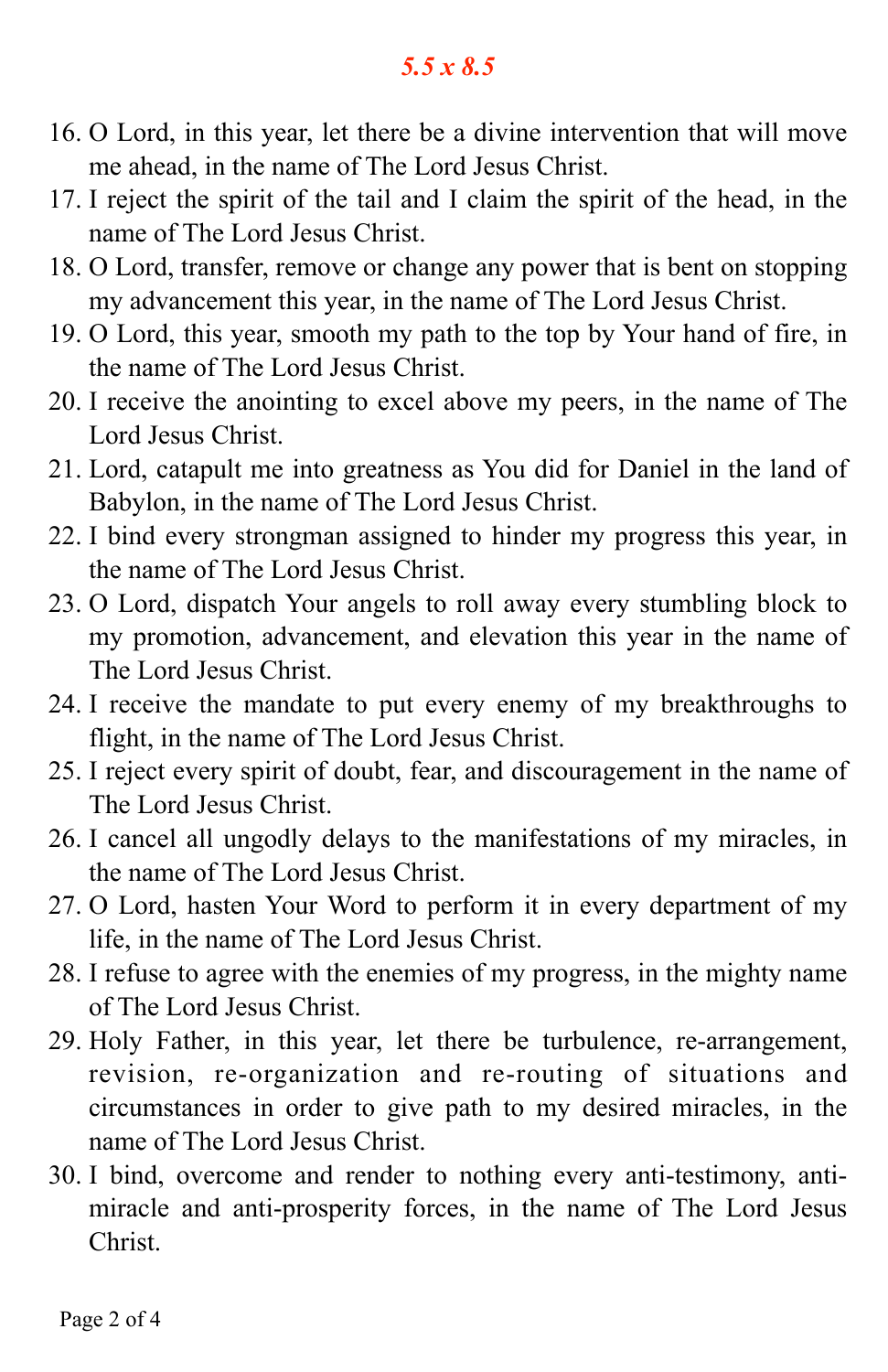- 31. The God who answered by fire and the God of Elijah, answer me by fire this year, in the name of The Lord Jesus Christ.
- 32. The God who answered Moses speedily at the Red Sea, answer me by fire this year, in the name of The Lord Jesus Christ.
- 33. The God who changed the circumstances of Jabez, answer me by fire this year, in the name of The Lord Jesus Christ.
- 34. The God which quickens and calls those things that be not as though were, answer me by fire this year, in the name of The Lord Jesus Christ.
- 35. The God of all comfort and joy, answer me by fire this year, in the name of The Lord Jesus Christ.
- 36. Every foreign knee assigned to prevent the manifestation of my miracles this year, bow at the name of Jesus Christ, in the name of The Lord Jesus Christ.
- 37. Holy Father, let every evil force gathered against my breakthroughs this year be scattered, in the name of The Lord Jesus Christ.
- 38. I reject every journey to backwardness, in the name of The Lord Jesus Christ.
- 39. Holy Father, make every agent of shame working against me to be paralyzed, in the name of The Lord Jesus Christ.
- 40. I paralyze the activities of household wickedness over my life, in the name of The Lord Jesus Christ.
- 41. Lord, give me power for maximum achievement this year, in the name of The Lord Jesus Christ.
- 42. O Lord, give me confronting authority to achieve effortless results in all my endeavors this year, in the name of The Lord Jesus Christ.
- 43. I break every curse of untimely death, in the name of The Lord Jesus Christ.
- 44. Holy Father, fortify me with Your power to excel this year, in the name of The Lord Jesus Christ.
- 45. O Lord, let the counter-movement of the Holy Spirit frustrate every evil device assigned against my breakthroughs, in the name of The Lord Jesus Christ.
- 46. Lord, make my voice the voice of peace, the voice of deliverance, the voice of power and the voice of solution, in the name of The Lord

Page 3 of 4